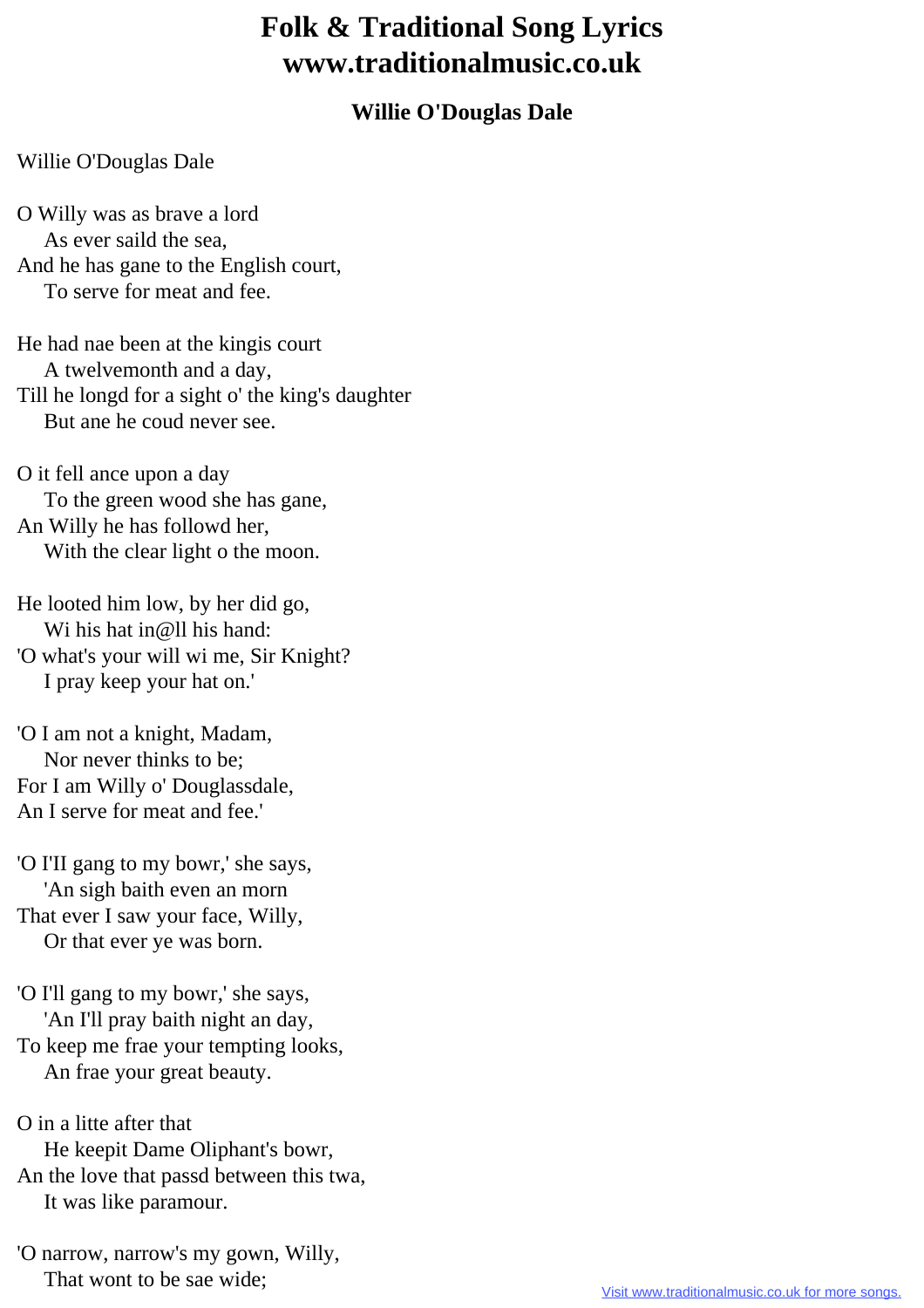An short, short is my coats, Willy, That wont to be sae side; An gane is a' my fair colour, An low laid is my pride.

'But an my father get word of this, He'll never drink again; An gin my mother get word of tbis, In her ain bowr she'll go brain; An gin my bold brothers get word o this I fear, Willy, you'll be slain.'

'O will you leave your father's court. An go along wi me? I'll carry you unto fair Scotland, And mak you a lady free.'

She pat her han in her pocket An gae him five hunder poun: 'An take you that now Squire Willy, Till awa that we do won.'

Whan day was gane, and night was come, She lap the castle-wa; But Willy kepit bis gay lady, He was laith to let her fa.

Whan nigh, was gane, an day come in, An lions gaed to their dens, An ay the lady followd him, An the tears came hailin

'O want ye ribbons to your hair? Or roses to your shoone? Or want ye as meickle dear bought love As your ain heart can contain?'

'I want nae ribbons to my hair, Nor roses till my shoone; An Ohone, alas, for dear bought love! I have mair nor I can contain.'

O he's pu'd the oak in good green wood, An he's made to her a fire; He coverd it oer wi withred leaves, An gard it burn thro ire.

He made a bed i the good green wood, An he's laid his lady down,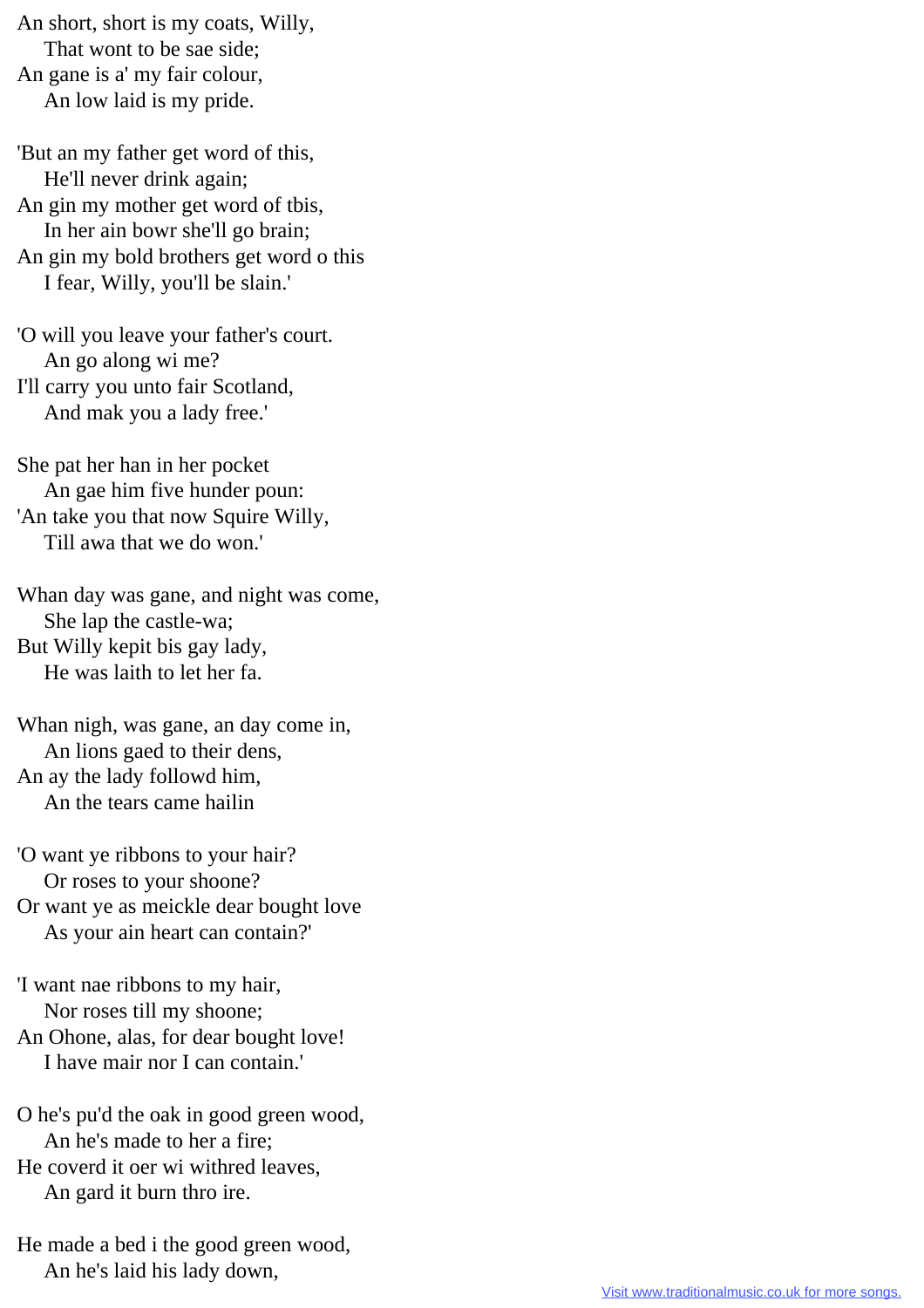An he's coverd her oer wi fig-tree leaves, But an his ain night-gown.

'O had I a bunch o yon red roddins, That grows in yonder wood, But an a drink o water clear, I think it woud do me good.'

He's pu'd her a bunch o yon red roddins, That grew beside yon thorn, But an a drink o water clear, Intill his huntng-horn.

He's bent hls bow, and shot the deer, An thro the green wood gane, An ere that he came back again His lady took travailing.

'O up ye tak that horn,' she says, 'An ye blaw a blast for me; Gin my father be in good green wood, Sae seen s he'll come me ti.

'O gin there be a man on earth That ye loo better nor me, Ye blaw the horn yoursel,' he says, 'For it's never be blawn by me.'

O he's bent his bow, an shot the deer, An thro the greenwood has he gane, And lang or he came back again His ladu bare him a son.

'O up has he tane his bonny young son, An washn him wi the milk, An up has he tane his gay lady, An rowd her i the silk.

He's bent his bow, and shot the deer, An thro the green wood has he gane, Till he met wi a well-fard may, Her father's flock feeding.

'Ye leave your father's flock feeding, An go along wi me; I'll carry you to a lady fair,

Will gi you both meat and fee.'

O whan she came the lady before,